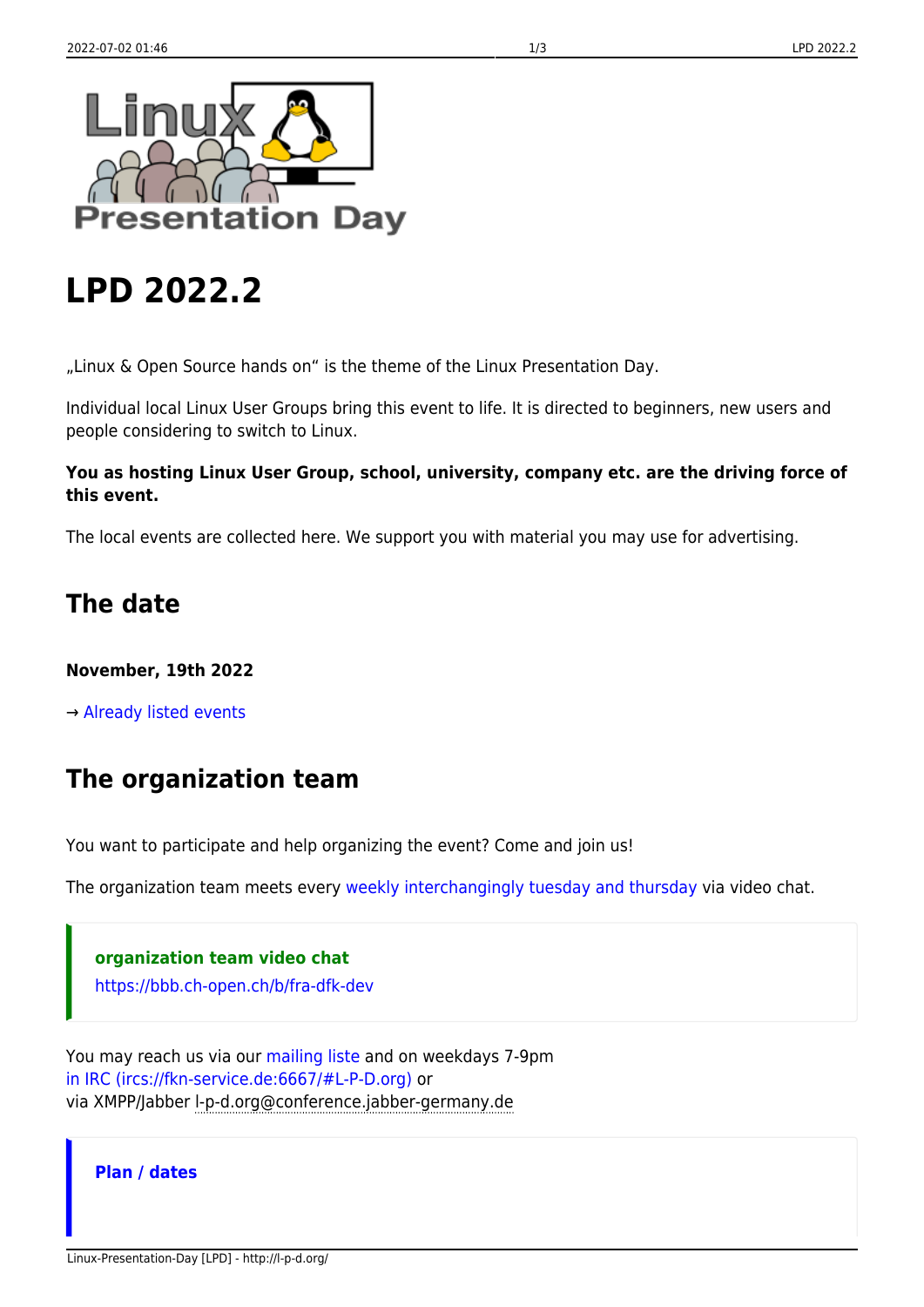| Task                              |       | Start Deadline |
|-----------------------------------|-------|----------------|
| LPD organization & V-Chat $ 8/1 $ |       | 11/19          |
| adversize print                   | 9/1   | 11/19          |
| advertize online                  | 10/1  | 11/19          |
| <b>LPD event</b>                  | 11/19 |                |
| LPD recap                         | 11/24 |                |

Internal organizational decisions are stored in a [closed section.](http://l-p-d.org/closed)

### **Organize an event**

This is how you do it:

- 1. [Sign up to the LPD "public" mailinglist](http://l-p-d.org/en/communication)
- 2. [Add your LUG to linux-events.org](https://linux-events.org/SL_LUGS)
- 3. [Add your LPD to linux-events.org](https://linux-events.org/)
- 4. [Read through the tips how to organize an LPD event](http://l-p-d.org/de/faq/howto_make_an_lpd)
- 5. [Advertise for your LPD in your region \(and in general\)](http://l-p-d.org/en/resources)
- 6. Be present at the L-P-D to welcome your visitors

## **Advertise for the L-P-D**

If you participate actively or not, **advertise the event** so many visitors will come.

Share the [L-P-D video](http://l-p-d.org/en/public/socialshare) with friends in your private social media channels.

#### **Official taxonomy:**

- Linux-Presentation-Day [LPD]
- $\cdot$  IPD

#### **Direct links:**

- The event: <https://l-p-d.org>
- The local events: [https://l-p-d.org/en/lpd\\_dates](https://l-p-d.org/en/lpd_dates)

#### **Our Hashtags:**

#### #LinuxPresentationDay #LPD

Here you will find [templates for posters, flyers, sticker](http://l-p-d.org/en/resources) as well as [logos and QR code](http://l-p-d.org/en/resources) for local and online advertisement.